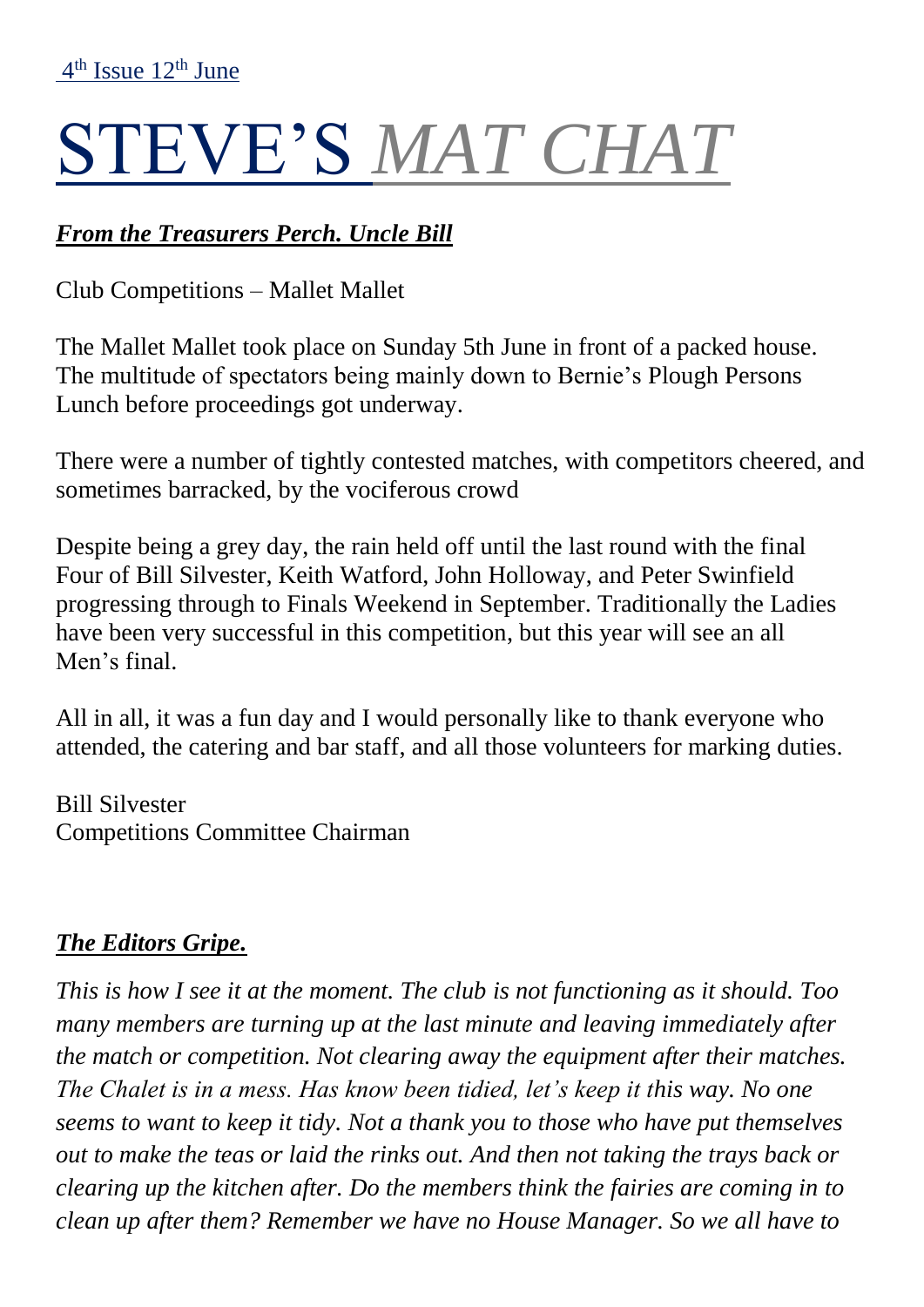*muck in to keep the club clean and tidy for when we have other clubs visiting and tourist matches. I would like to say a big thank you to Peter Pickworth, Jane Swinfield, and the Svendsen's. And all the others who help out and keep the club functioning, so that we can all enjoy our bowling.* 

*The committee needs to consider a few things: 6 more pushers required. The club house needs a makeover, i.e. Ladies & Gents toilets require a complete overhaul. When the Bar has had its revamp, we need to think about some new flooring. If we do not fill the House Managers vacancy, we may need to look at having a cleaning rota with all the members participating no exemptions.* 

*Some clubs have stewards am and pm, who keep the club clean and tidy. Decide on the rinks for the day from the chart, lay the rinks out for the morning and afternoon matches. Make the teas when required. Look after the bar. And then close up at the end of the day. All members participating no exemptions.*

*We need a maintenance team for the clubhouse separate from the grounds team to keep everything running smoothly, with a Manager overseeing both.* 

*It is like getting blood out of a stone, to get members to submit any articles, or airing their grievances or gripes, match results and anything that is of interest to our members. So I am wondering if any of you read the news letter, because very few of you have said they enjoy The Chat. If this is so, then I am going to put this down as another poor attitude of the club members and call it a day.*

# *Men's Results.*

*A Team:* Bembridge A v Shanklin B: 4 Points / 6 Points.

**Played 6/Won 4/Drawn 0/Lost 2/For 344/Against 313/Points 40/Shot Diff. 31. Lying 3rd in the League.**

*B Team:* Bembridge B v Sandown C: 2 Points / 8 Points 49/63 Shots.

\* Bembridge B v Newport C: 10 Points. 80/39.75.

**\* Not included in the below stats.**

**Played 4/Won 3/Drawn 0/Lost 1/For 231/Against 188/ Points 28/ Shot Diff. 43. Lying 3rd in the League.**

*E Team:* Bembridge E v Sandown G: 0 Points / 10 points 55/73 Shots.

Bembridge E v Totland D: 8 Points / 2 Points 58/48 Shots.

**Will publish results for the E Team next edition so they will include our great win.**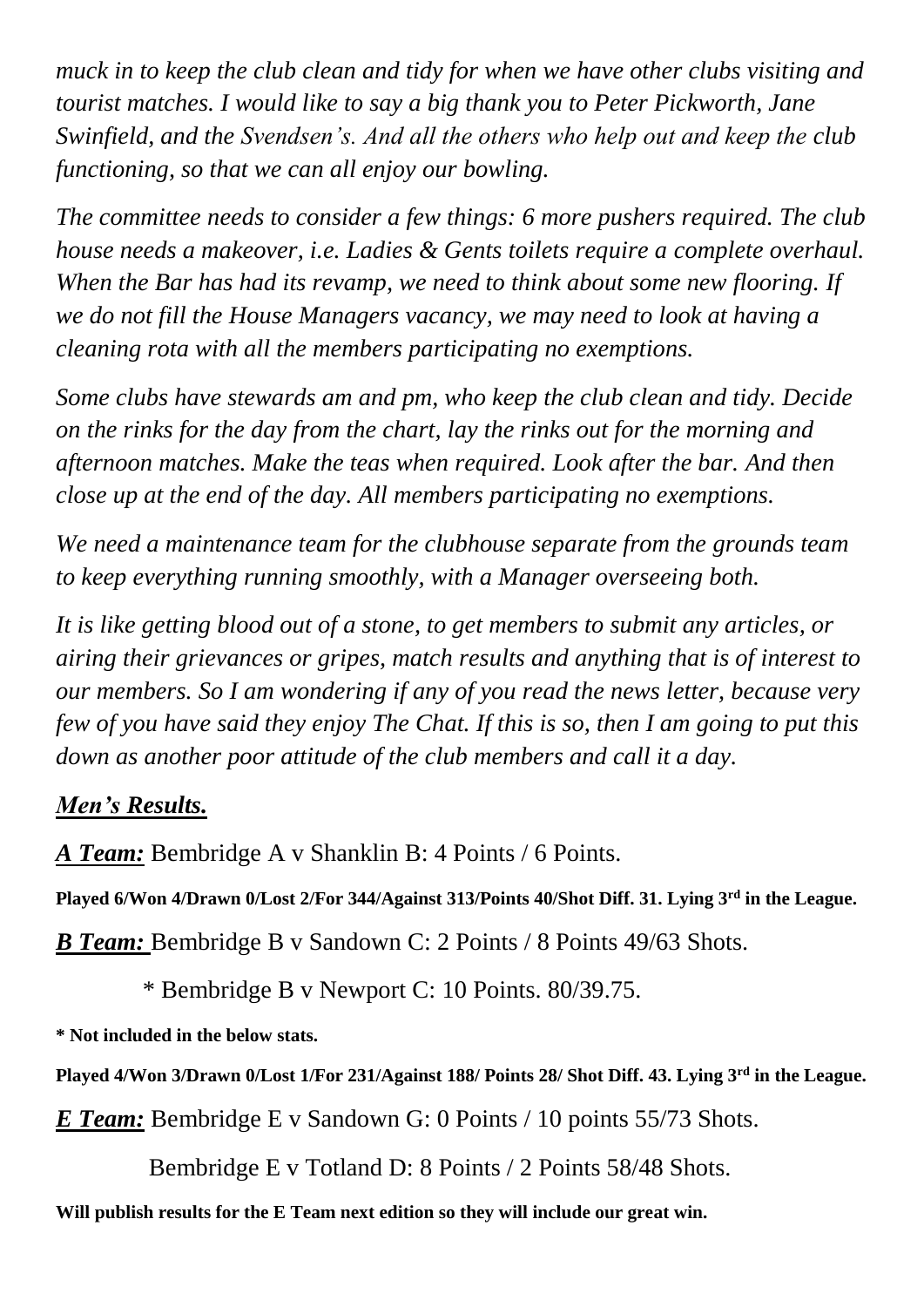#### *Ladies Captains Perch. The RESULTS.*

LADIES EVENING LEAGUE Bembridge v Newport **WIN 6pts**

LADIES B v Newport A Bembridge **WIN 5 Pts**

LADIES A v Plessey A Bembridge **WIN 4 Pts**

COUNTY COMPS: 4's: Gay, Jenny, Jane & Judy progressed through the prelim and first round only to lose to a strong Plessey side in the semi-finals. Maggie, Peggy, Val and Annie had a bye to the first round which they won and also the semi-final so we have one Bembridge side in the final on July  $12<sup>th</sup>$ . Good luck to them.

Triples: Annie, Jane and Maggie won their 1<sup>st</sup> round game

Pairs: Maggie and Annie lost to a team from Ryde

# COUNTY JOHNS COMPETITION

5 Ladies from Bembridge represented the county in this competition v Buckinghamshire on Saturday 4<sup>th</sup> June. Although the I.O.W. County team lost, 2 rinks won and Bembridge ladies were represented in both. Bembridge Ladies: Gay, Maggie, Annie, Jane and Judy.

LADIES LEAGUE TABLES

#### WEEK ENDING 5TH JUNE

| <b>DIVISION 1</b>  |                |                |              |                       |         |    |
|--------------------|----------------|----------------|--------------|-----------------------|---------|----|
| <b>TEAM</b>        |                |                |              | PLWLDFA               | S/D PTS |    |
| RYDE MARINA D      |                | 6 5            | $\mathbf{1}$ | 0 302 188 114         |         | 28 |
| <b>BEMBRIDGE A</b> | 5 <sup>5</sup> | $\overline{4}$ | $\mathbf{1}$ | 0 210 174             | 36      | 24 |
| PLESSEY A          | $\overline{4}$ | $\overline{4}$ | $\theta$     | 0 203 111 92          |         | 19 |
| <b>SHANKLIN A</b>  | 5              |                | $3\quad 2$   | $0\quad 216\quad 163$ | 53      | 17 |
| <b>VENTNOR A</b>   | 5              | $\overline{1}$ | 3            | 1 178 204 -27         |         | 11 |
| <b>SANDOWN A</b>   |                | $5 \quad 1$    | -3           | 1 149 257 -108        |         | 9  |
| <b>SHANKLIN B</b>  | 5              | $0 \quad 5$    |              | $0$ 152 224 -72       |         | 6  |
| <b>PLESSEY B</b>   | 5              |                | 4            | $0 \t163 \t252 \t-89$ |         | 6  |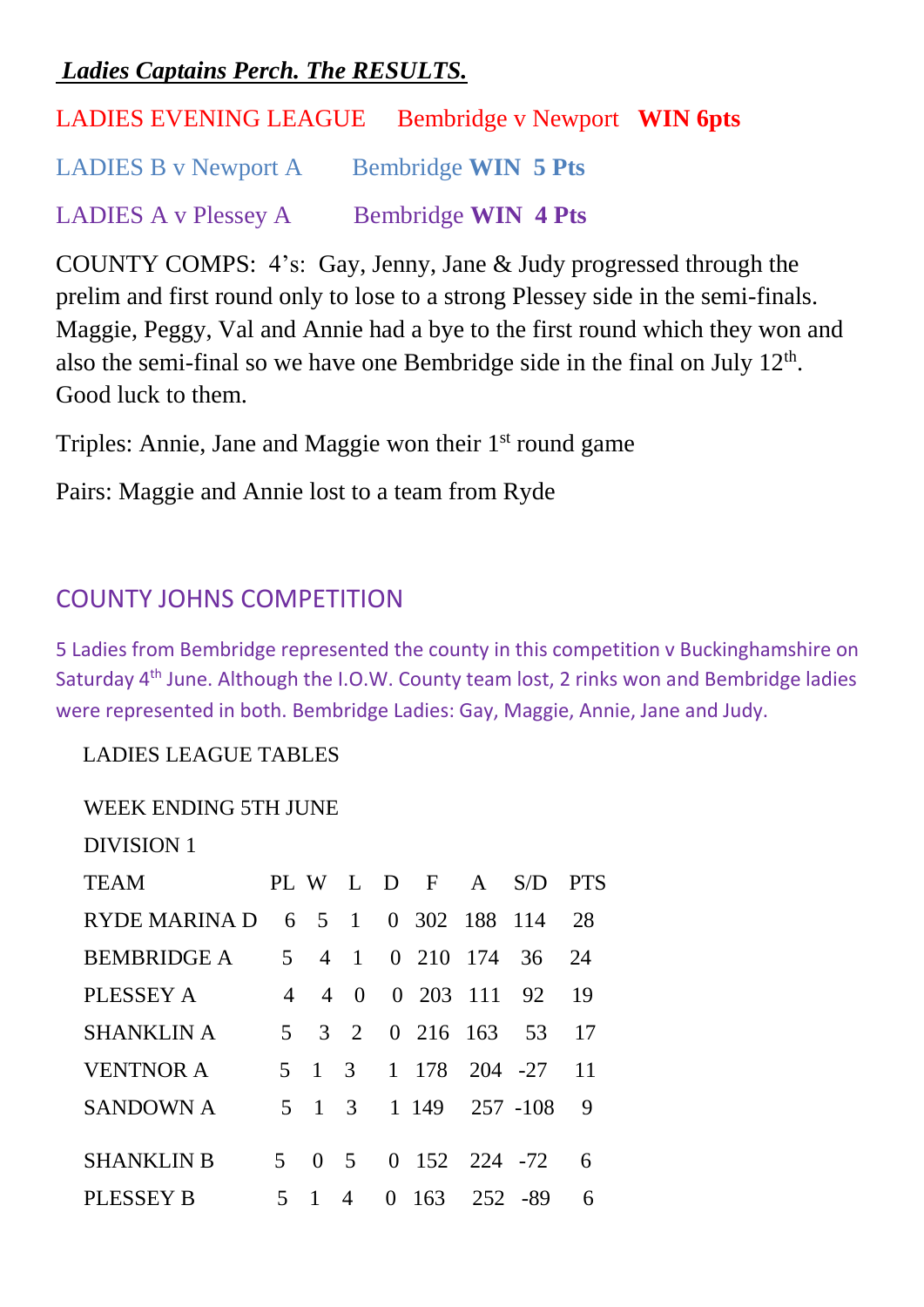| <b>TEAM</b>        | PI <sub>1</sub> | W                       | Ι.             | $\mathbf{D}$     | $\mathbf{F}$ | A   | S/D                         | <b>PTS</b> |
|--------------------|-----------------|-------------------------|----------------|------------------|--------------|-----|-----------------------------|------------|
| <b>TOTLAND A</b>   | 5 <sup>7</sup>  | $\overline{\mathbf{5}}$ | $\theta$       | $\Omega$         | 235          | 142 | 93                          | 29         |
| RYDE MARINA A      | $\overline{4}$  | 2                       | 2              | $\Omega$         | 155          | 138 |                             | 13         |
| NEWPORT A          |                 | $5 \t2 \t3$             |                | $\Omega$         | 189          | 194 | $-5$                        | 12         |
| <b>VENTNOR B</b>   | 4               | 2                       | $\overline{2}$ | $\left( \right)$ | 139          | 148 | -9                          | 12         |
| <b>BEMBRIDGE B</b> |                 | 2                       | $\mathcal{L}$  | $\theta$         | 149          | 147 | $\mathcal{D}_{\mathcal{L}}$ | 10         |
| <b>SHANKLIN D</b>  | 5 <sup>1</sup>  | 2                       | - 3            | 0                | 150          |     | 222 - 72                    | 10         |
| <b>SHANKLIN E</b>  |                 | $\mathbf{0}$            |                | 0                | 32           | 42  | $-10$                       | 2          |
| <b>TOTLAND B</b>   |                 |                         | $\mathcal{D}$  |                  | 70           | 86  | -16                         |            |

#### LADIES EVENING TRIPLES 2022

Up to & including 30th May

| Club      | Played |   |                |                |     |     | Rks Won Rks Lost Rks Drawn Shots For Shots Against Shot Dif |    |
|-----------|--------|---|----------------|----------------|-----|-----|-------------------------------------------------------------|----|
| Bembridge | 4      |   | $\overline{0}$ |                | 146 | 96  | $+50$                                                       | 23 |
| Plessey   | 5      | 6 | $\overline{4}$ | $\Omega$       | 170 | 124 | $+46$                                                       | 22 |
| Newport   | 5      | 6 | 3              |                | 156 | 149 | $+7$                                                        | 19 |
| Totland   | 4      | 5 | 3              | $\Omega$       | 130 | 97  | $+33$                                                       | 16 |
| Ryde      | 4      | 5 | 3              | $\theta$       | 124 | 109 | $+15$                                                       | 14 |
| Ventnor   | 4      | 2 | 6              | 0              | 115 | 109 | $+6$                                                        | 8  |
| Camp Hill | 5      | 2 | 6              | $\overline{2}$ | 143 | 184 | $-41$                                                       | 8  |
| Cowes     | 5      | 3 |                | 0              | 121 | 185 | -64                                                         | 6  |
| Shanklin  | 4      |   | 6              |                | 84  |     | 136<br>$-52$                                                |    |

# **Nobody's Darling**

Up and down, walking walking, Often measuring, sometimes chalking; Shifting mats - keeping score, thirty ends, maybe more; Aching back - tired of limb, Cheers for others, none for him, Night draws on, darker, darker, No one cares for he's the marker!